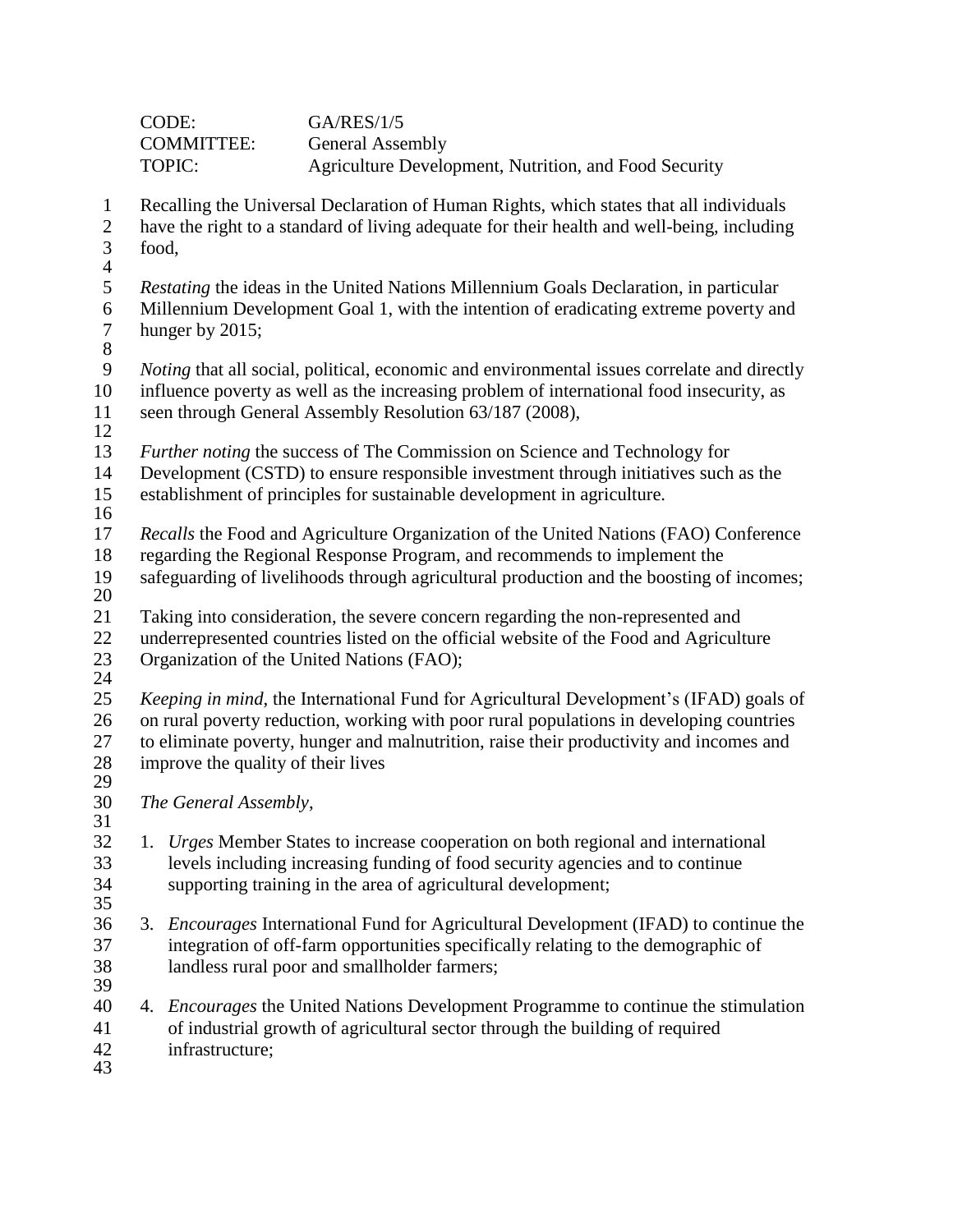| 44<br>45<br>46                                                                                         |                                                                                                                                                                                                                                                                                                            | 5. Recommends Member States to invest in long term road systems connecting<br>production areas to urban towns to capitalize on time efficiency;                                                                                                                                                                                                                                                                          |  |
|--------------------------------------------------------------------------------------------------------|------------------------------------------------------------------------------------------------------------------------------------------------------------------------------------------------------------------------------------------------------------------------------------------------------------|--------------------------------------------------------------------------------------------------------------------------------------------------------------------------------------------------------------------------------------------------------------------------------------------------------------------------------------------------------------------------------------------------------------------------|--|
| 47<br>48<br>49<br>50                                                                                   |                                                                                                                                                                                                                                                                                                            | 6. Welcomes the continued use of renewable and energy efficient materials by the United<br>Nations in collaboration with NGOs in developing countries, in order to fully<br>minimize financial cost, and maximize potential for self-dependability;                                                                                                                                                                      |  |
| 51<br>52<br>53<br>54                                                                                   | every nation:                                                                                                                                                                                                                                                                                              | 7. Recommends Member States to utilize a monitoring system under the mandate of<br>CSTD that will give timely public information with forecasts on food sufficiency in                                                                                                                                                                                                                                                   |  |
| 55<br>56<br>57<br>58<br>59                                                                             | 8. Member States to engage in dialogue on the creation of a monitoring body for the<br>purpose of regulating the use of remote sensing imagery and geospatial information<br>systems (GIS) to monitor crop productivity, including estimating the gross primary<br>production and crop acreage estimation, |                                                                                                                                                                                                                                                                                                                                                                                                                          |  |
| 60<br>61<br>62                                                                                         |                                                                                                                                                                                                                                                                                                            | 9. Recommends for the CSTD to incorporate the use of weather satellites and remote<br>sensing imaging to incorporate weather related impacts on future crop production;                                                                                                                                                                                                                                                  |  |
| 63<br>64<br>65<br>66<br>67                                                                             | for their region;                                                                                                                                                                                                                                                                                          | 10. Welcoming dialogue on the creation of a program under the mandate of CSTD that<br>will provide research grants to implement regional body-led research programs that<br>will address agricultural productivity, and increase foods security and ensure nutrition                                                                                                                                                     |  |
| 68<br>69<br>70<br>71<br>72                                                                             | chain;                                                                                                                                                                                                                                                                                                     | 11. Encourages Member States to assist in expansion of the new Fast Track Facility for<br>Agriculture Infrastructure program under the African Development Banks;<br>provide inputs and training to allow new smallholder farmers to enter the supply                                                                                                                                                                    |  |
| 73<br>74<br>75<br>76<br>$77\,$<br>78<br>79<br>80<br>81<br>82<br>83<br>84<br>85<br>86<br>87<br>88<br>89 | a.<br>$\mathbf b$ .<br>$\mathbf{C}$ .<br>d.<br>e.<br>f.<br>g.<br>h.<br>i.<br>j.<br>k.<br>1.<br>m.<br>n.                                                                                                                                                                                                    | 12. Recommends for the expansion on the Food and Agriculture Organization of the<br>United Nations (FAO) Regional Conferences to consider the separation of regions to:<br>Central America + Mexico<br>West Africa<br>East Africa<br>Southern Africa<br>West Europe<br><b>East Europe</b><br>Central Asia<br>East Asia<br>North Asia<br>South Asia<br>South-East Asia<br>West Asia<br>North America<br>Balkan Peninsula; |  |
| 90<br>91                                                                                               |                                                                                                                                                                                                                                                                                                            | 13. Encouraging non-represented and under-represented Member States to consider<br>increasing the number of nationals working alongside in collaboration with the FAO;                                                                                                                                                                                                                                                   |  |